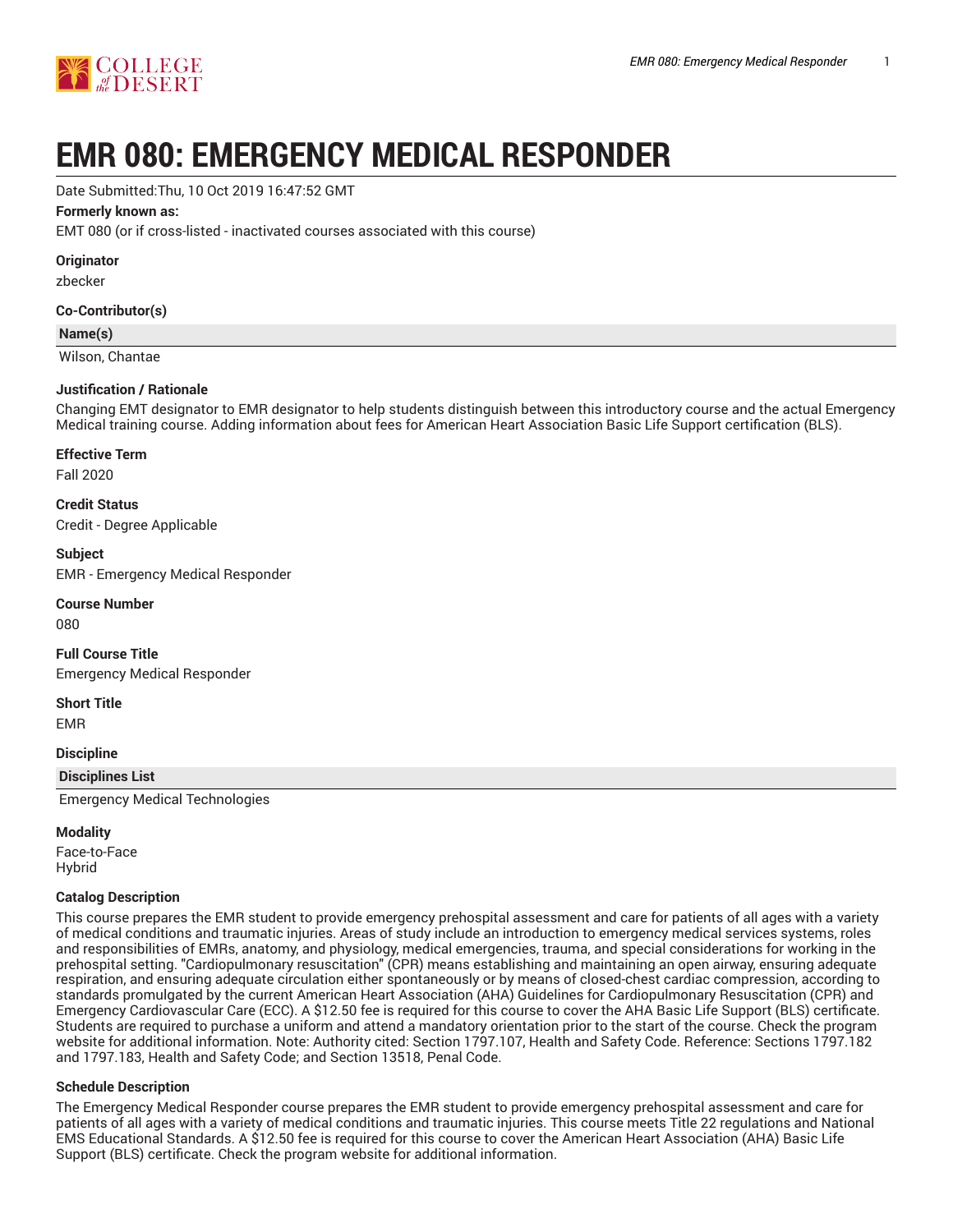

2

1

3

**Lecture Units Lecture Semester Hours** 36 **Lab Units Lab Semester Hours** 54 **In-class Hours** 90 **Out-of-class Hours** 72 **Total Course Units Total Semester Hours** 162 **Required Text and Other Instructional Materials Resource Type** Book **Author** Schottke, David, American Academy of Orthopedic Surgeons (AAOS) **Title** Emergency Medical Responder (Navigate 2 Advantage Access) **Edition** 6th **Publisher** Jones Bartlett Learning **Year** 2018

**College Level** Yes

**Flesch-Kincaid Level** 12

**ISBN #** 9781284134162

**Class Size Maximum** 30

## **Course Content**

A. Introduction to EMS Systems

1. The EMS System

2. The Emergency Medical Responder

*EMR 080: Emergency Medical Responder* 2

3. The Role of the Public Health System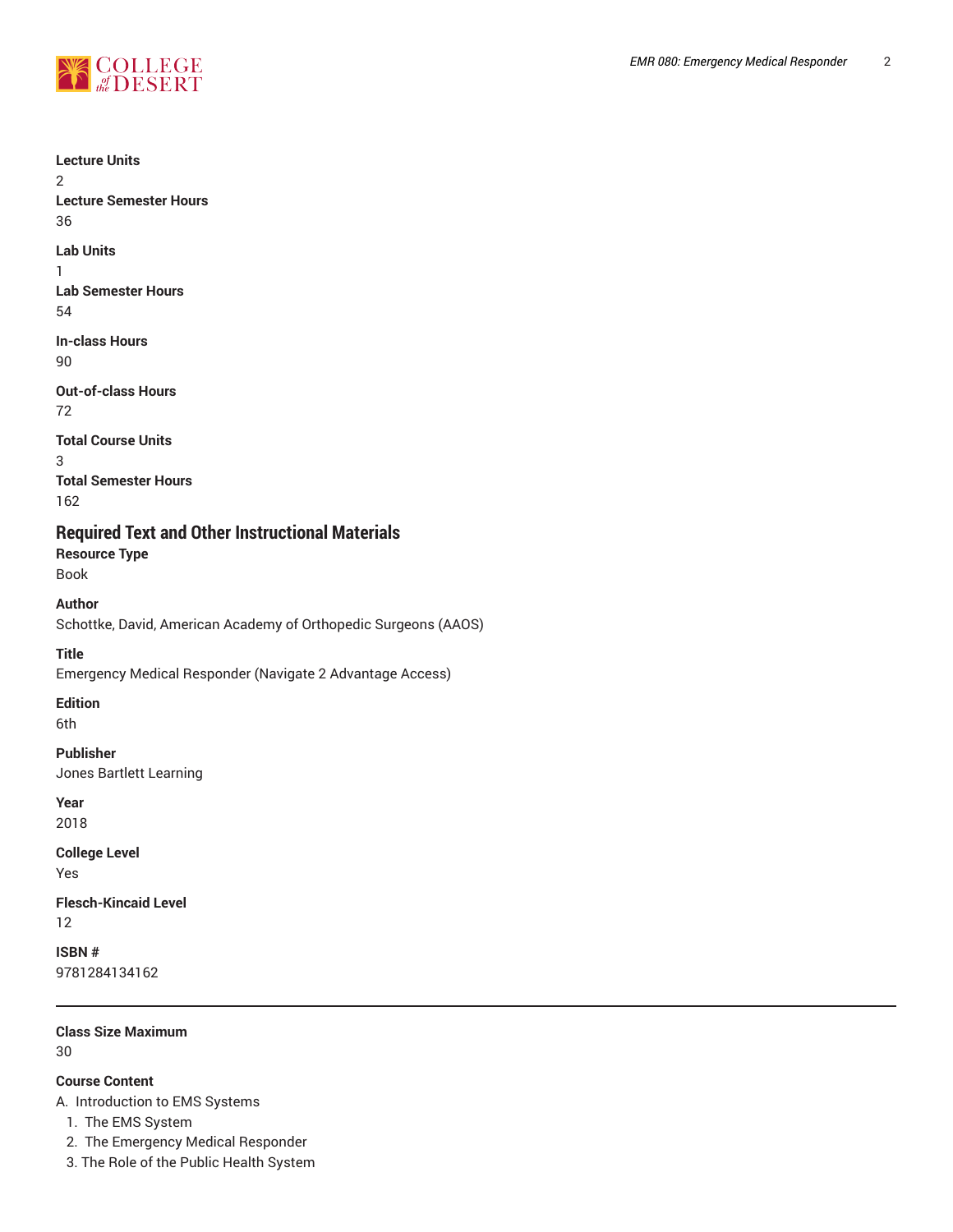

- 4. Disaster Assistance
- 5. The Role of Research in EMS
- 6. Advances in Technology
- B. Legal and Ethical Principles of Emergency Care
- 1. Legal Duties
- 2. Consent
- 3. Advance Directives
- 4. Negligence
- 5. Abandonment
- 6. Confidentiality
- 7. Reportable Events
- 8. Special Situations
- C. Wellness and Safety of the Emergency Medical Responder
	- 1. Personal Well Being
	- 2. Scene Safety
	- 3. Rescue Operations
	- 4. Crime Scenes and Acts of Violence
	- 5. Emotional Aspects of Emergency Medical Care
- 6. Death and Dying
- D. Introduction to Medical Terminology, Human Anatomy, and Lifespan Development
- 1. Medical Terminology
- 2. Positional and Directional Terms
- 3. Overview of the Human Body
- 4. Body Systems
- 5. Lifespan Development
- E. Principles of Lifting, Moving, and Positioning of Patients
- 1. Principles of Moving Patients
- 2. Emergency Moves
- 3. Standard Moves
- 4. Equipment for Transporting Patients
- 5. Patient Positioning
- 6. Restraining Patients
- F. Principles of Effective Communication
- 1. What is Communication
- 2. Types of Communication
- 3. The Communication Process
- 4. Transfer of Care
- 5. Radio Communications
- G. Principles of Effective Documentation
- 1. Patient Care Reports
- 2. Methods of Documentation
- H. Airway Management and Ventilation
- 1. Breathing
- 2. Respiratory System Anatomy
- 3. Signs of Normal Breathing
- 4. Signs of Abnormal Breathing
- 5. Rescue Breathing
- 6. Opening the Airway
- 7. Barrier Devices
- 8. Mouth-to-Mask Ventilation
- 9. Mouth-to-Shield Ventilation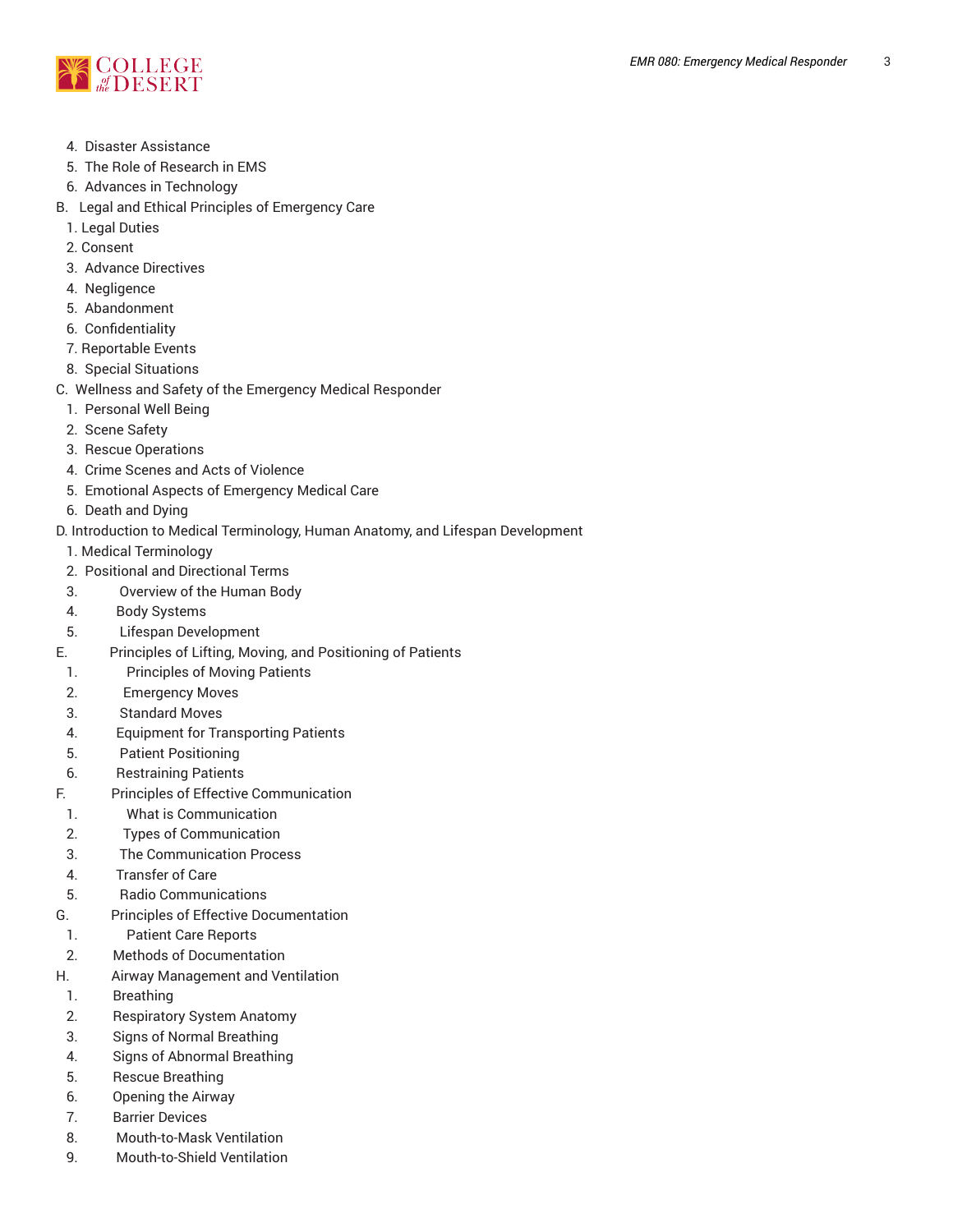

- 10. Special Patients
- 11. Air in the Stomach and Vomiting
- 12. Airway Obstruction
- 13. Aids to Airway Management
- 14. Bag-Mask Ventilation
- 15. Suction Systems
- I. Oxygen Therapy
- 1. Importance of Oxygen
- 2. Hazards of Oxygen
- 3. Oxygen Therapy Equipment
- 4. Administering Oxygen
- J. Resuscitation and the Use of the Automated External Defibrillator
- 1. The Chain of Survival
- 2. Circulation and CPR
- 3. Adult and Child CPR
- 4. Infant and Neonatal CPR
- 5. Ensuring Effective CPR for All Patients
- 6. Special CPR Situations
- 7. Automated External Defibrillation
- K. Obtaining a Medical History and Vital Signs
- 1. Obtaining a Medical History
- 2.. Vital Signs
- L. Principles of Patient Assessment
- 1. Patient Assessment
- 2. Scene Size-up
- 3. Primary Assessment
- 4. Secondary Assessment
- 5. Reassessment
- M. Caring for Cardiac Emergencies
- 1. Normal Heart Function
- 2. Cardiac Compromise
- 3. Emergency Care for Cardiac Compromise
- N. Caring for Respiratory Emergencies
- 1. Overview of Respiratory Anatomy ii. Bespiratory Compromise
- o. Caring for Common Medical Emergencies
- 1. Medical Emergencies
- 2. Evaluating Mental Status
- 3. Overdose and Poisoning
- 4. Behavioral Emergencies
- 5. Use of Narcan for narcotic overdose
- 6. Use of Epinephrine by auto-injector for anaphylaxis or severe asthma
- 7. Environmental Emergencies
- 8. Temperature and the Body
- 9. Heat Emergencies
- 10. Cold Emergencies
- 11 Bites and Stings
- 12 Water-Related Incidents
- 13. Ice-related Incidents
- Q. Caring for Soft-Tissue Injuries
- 1. Heart, Blood and Blood Vessels
- 2. Bleeding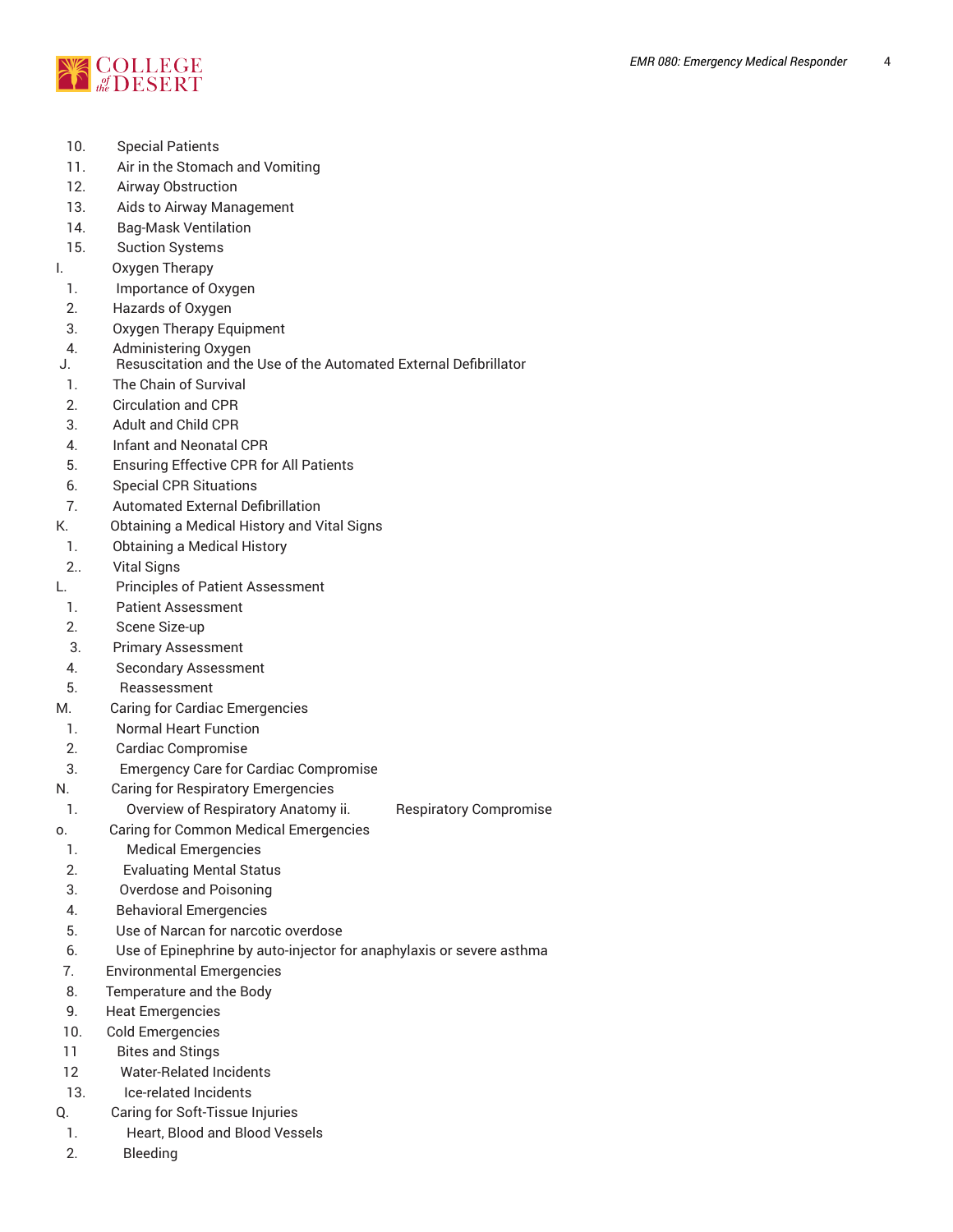

- 3. Soft-Tissue Injuries
- 4. Burns
- R. Recognition and Care of Shock
- 1. Perfusion and Shock
- 2. Mechanism of Injury and Shock
- S. Caring for Muscle and Bone Injuries
- 1. Musculoskeletal System
- 2. Appendicular Skeleton
- 3. Splinting
- 4. Management of Specific Extremity Injuries
- T. Caring for Head and Spine Injuries
- 1. Anatomy of the Head and Spine
- 2. Mechanisms of Injury
- 3. Injuries to the Head and Face
- 4. Injuries to the Spine
- U. Caring for Chest and Abdominal Emergencies
- 1. **Anatomy of the Chest**
- 2. Chest Injuries
- 3. Abdominal Emergencies
- 4. Abdominal Injuries
- V. Care During Pregnancy and Childbirth
- 1. Understanding Childbirth
- 2. Delivery
- 3. Complications and Emergencies
- W Caring for Infants and Children
- 1. Caring for the Pediatric Patient
- 2. Characteristics of Infants and Children
- 3. Assessment of Infants and Children
- 4. Managing Specific Medical Emergencies
- 5. Managing Trauma Emergencies
- X. Special Considerations for the Geriatric Patient
- 1. Understanding Geriatric Patients
- 2. Characteristics of Geriatric Patients
- 3. Age-Related Physical Changes
- 4. Assessment of Geriatric Patients
- 5. Common Medical Problems of Geriatric Patients
- Y. Introduction to EMS Operations and Hazardous Materials
- 1. Safety
- 2. The Call
- 3. Motor-Vehicle Collisions
- 4. Building Access
- 5. Hazards
- Z. Introduction to Multiple-Casualty Incidents, The Incident Command System, and Triage
- 1. Multiple-Casualty Incidents
- 2. Incident Command System

# **Lab Content**

A. Demonstrate Principles of Lifting, Moving, and Positioning of Patients

- 1. Principles of Moving Patients
- 2. Emergency Moves
- 3. Standard Moves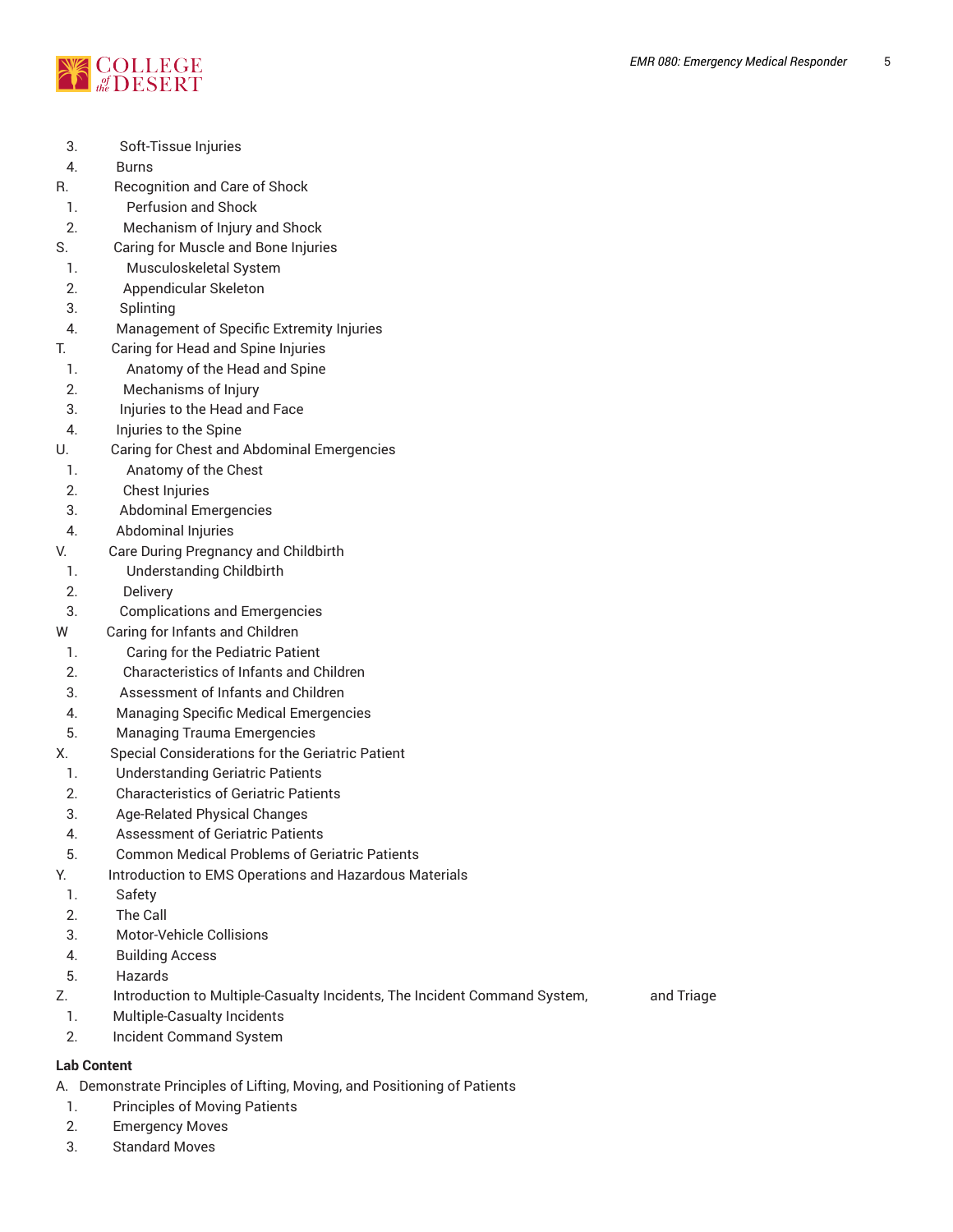

- 4. Equipment for Transporting Patients
- 5 Patient Positioning
- 6. Restraining Patients
- B. Demonstrate Principles of Effective Documentation
- 1. Patient Care Reports
- 2. Methods of Documentation
- C. Demonstrate Airway Management and Ventilation
- 1. Breathing
- 2. Respiratory System Anatomy
- 3. Signs of Normal Breathing
- 4. Signs of Abnormal Breathing
- 5. Rescue Breathing
- 6. Opening the Airway
- 7. Barrier Devices
- 8. Mouth-to-Mask Ventilation
- 9. Mouth-to-Shield Ventilation
- 10. Special Patients
- 11. Air in the Stomach and Vomiting
- 12. Airway Obstruction
- 13. Aids to Airway Management
- 14. Bag-Mask Ventilation
- D. Demonstrate Obtaining a Medical History and Vital Signs
- 1. Obtaining a Medical History
- 2. Vital Signs
- E. Demonstrate Principles of Patient Assessment
- 1. Patient Assessment
- 2. Scene Size-up
- 3. Primary Assessment
- 4 Secondary Assessment
- 5. Reassessment

## **Course Objectives**

|             | <b>Objectives</b>                                                                                                                                                                                                                                                                                                  |  |
|-------------|--------------------------------------------------------------------------------------------------------------------------------------------------------------------------------------------------------------------------------------------------------------------------------------------------------------------|--|
| Objective 1 | Describe the roles of EMS in the health care system.                                                                                                                                                                                                                                                               |  |
| Objective 2 | Demonstrate the professional attributes expected of EMRs.                                                                                                                                                                                                                                                          |  |
| Objective 3 | Perform the roles and responsibilities of an EMR with regard to personal safety and wellness, as well as the safety of<br>others.                                                                                                                                                                                  |  |
| Objective 4 | Perform the duties of an EMR with regard for medical-legal and ethical issues, including functioning under medical<br>direction and within the scope of practice.                                                                                                                                                  |  |
| Objective 5 | Apply principles of anatomy, physiology, pathophysiology, life-span development, and therapeutic communications to<br>the assessment and management of patients.                                                                                                                                                   |  |
| Objective 6 | Identify the need for and perform immediately life-saving interventions to manage a patient's airway, breathing, and<br>circulation.                                                                                                                                                                               |  |
| Objective 7 | Assess and manage patients of all ages with a variety of complaints, medical conditions and traumatic injuries.                                                                                                                                                                                                    |  |
| Objective 8 | Apply principles of emergency medical services operations, including considerations in ambulance and air medical<br>transportation, multiple casualty incidents, gaining access to and extricating patients, hazardous materials incidents,<br>and responding to situations involving weapons of mass destruction. |  |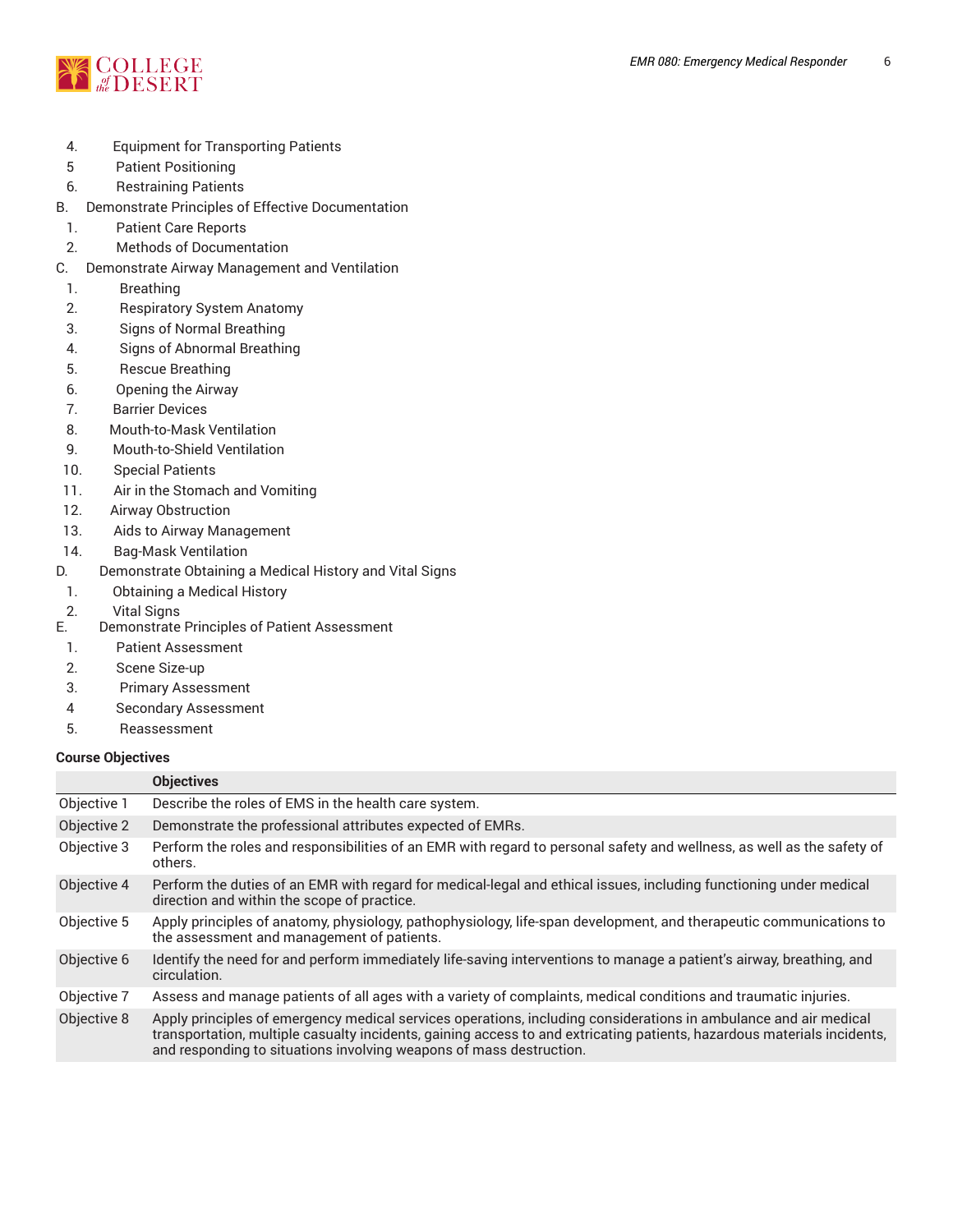

## **Student Learning Outcomes**

|           | Upon satisfactory completion of this course, students will be able to:                                           |
|-----------|------------------------------------------------------------------------------------------------------------------|
| Outcome 1 | Identify the situational safety and nature of a patient's condition.                                             |
| Outcome 2 | Analyze and communicate a patient's condition and initiate intervention as the team leader and as a team member. |
| Outcome 3 | Demonstrate fundamental knowledge and understanding of emergency medical terminology and systems.                |

## **Methods of Instruction**

| Method                                           | Please provide a description or examples of how each instructional<br>method will be used in this course.                                                                                                                                                                       |                           |  |
|--------------------------------------------------|---------------------------------------------------------------------------------------------------------------------------------------------------------------------------------------------------------------------------------------------------------------------------------|---------------------------|--|
| Activity                                         | In-class-instructor-modeled practical skills followed by an instructor-<br>lead analysis.                                                                                                                                                                                       |                           |  |
| Lecture                                          | Reading of emergency medical texts in -class by instructor and students,<br>followed by instructor-guided interpretation.                                                                                                                                                       |                           |  |
| Technology-based instruction                     | Instructor- guided on-line discussion forums on emergency medical<br>situations and situational safety                                                                                                                                                                          |                           |  |
| <b>Role Playing</b>                              | Group projects in class where students role-play as team members<br>and team leaders who communicate a patient's condition and initiate<br>interventions.                                                                                                                       |                           |  |
| Demonstration, Repetition/Practice               | An in-class demonstration where students, as the team leader and team<br>members, demonstrate communication, assessment skills, and medical<br>interventions, followed by an instructor-lead analysis.                                                                          |                           |  |
| Discussion                                       | Discussion groups lead- by- an instructor where students analyze and<br>interpret case studies for situational awareness and patient condition.                                                                                                                                 |                           |  |
| <b>Methods of Evaluation</b>                     |                                                                                                                                                                                                                                                                                 |                           |  |
| <b>Method</b>                                    | Please provide a description or examples of how<br>each evaluation method will be used in this course.                                                                                                                                                                          | <b>Type of Assignment</b> |  |
| Written homework                                 | Students will be able to explain, interpret and<br>classify body human anatomy, body systems,<br>disease processes through chapter reading and<br>case studies.                                                                                                                 | Out of Class Only         |  |
| Oral and practical examination                   | Students will be able to recall information orally and In Class Only<br>through the execution of skills, and will be evaluated<br>on content, form, terminology and knowledge of<br>the subject matter. Students will be evaluated on<br>knowledge of required skills.          |                           |  |
| Student participation/contribution               | Evaluation of participation and contributions<br>during class discussions for content, form and<br>methodology.                                                                                                                                                                 | In Class Only             |  |
| Tests/Quizzes/Examinations                       | Evaluation on content, terminology, knowledge<br>of subject matter, and the ability to identify<br>and interpret medical signs and symptoms.<br>Examinations will include an in-class mid-term and<br>a final exam, and chapter exams completed in and<br>out of the classroom. | In and Out of Class       |  |
| Presentations/student demonstration observations | Evaluation on the ability to interpret medical signs<br>and symptoms, and identify life threatening issues.                                                                                                                                                                     | In Class Only             |  |
| Laboratory projects                              | Evaluation of correct treatment moralities for<br>content, application and completeness.                                                                                                                                                                                        | In Class Only             |  |

## **Assignments**

## **Other In-class Assignments**

a. Skills Lab

b. Class presentation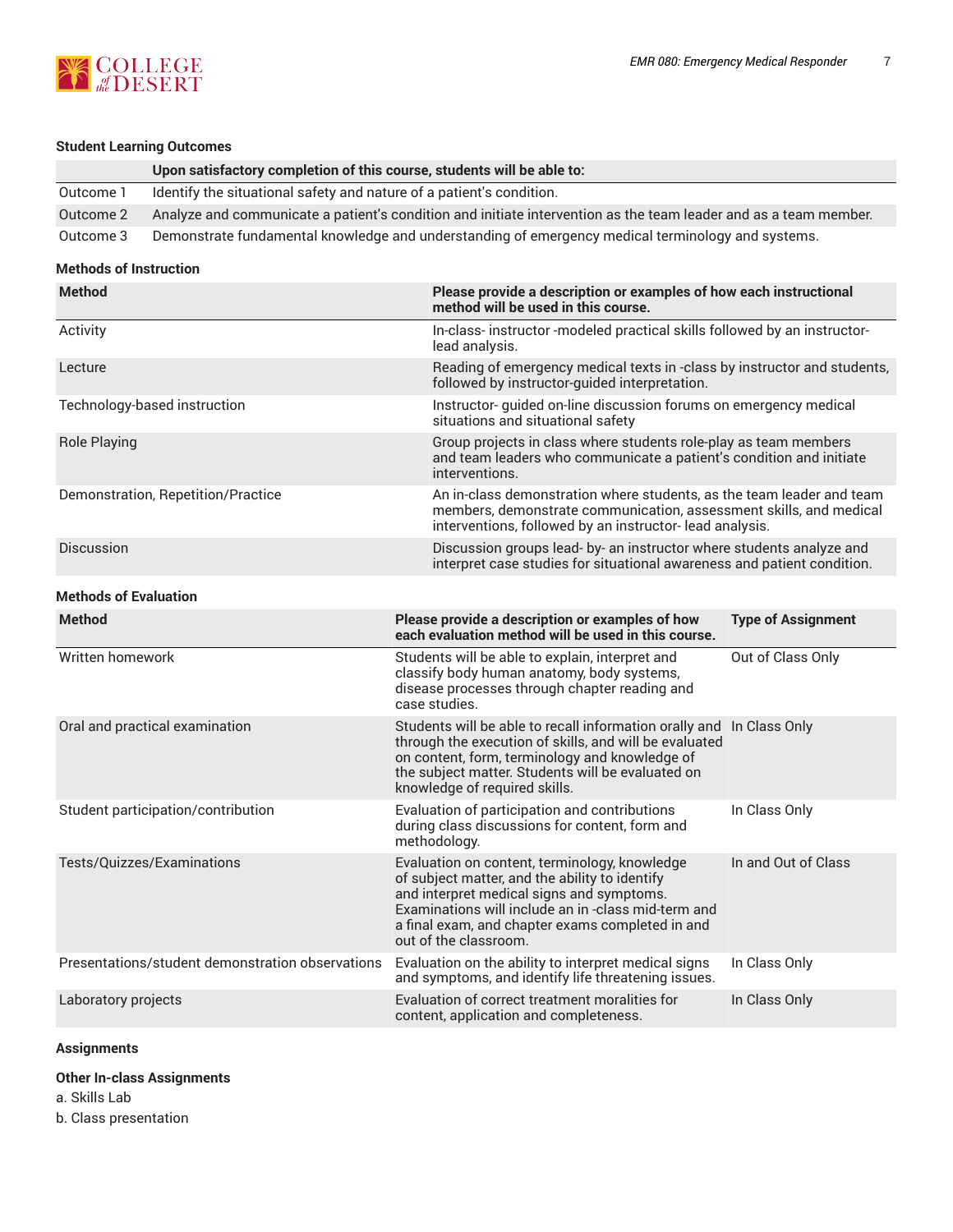

#### **Other Out-of-class Assignments**

- a. Textbook and supplemental readings.
- b. Analytical problem solving.
- c. Complete chapter review questions.

#### **Grade Methods**

Letter Grade Only

## **Distance Education Checklist**

**Include the percentage of online and on-campus instruction you anticipate.**

**Online %** 30 **On-campus %** 70

## **Instructional Materials and Resources**

## **Effective Student/Faculty Contact**

Which of the following methods of regular, timely, and effective student/faculty contact will be used in this course?

#### **Within Course Management System:**

Discussion forums with substantive instructor participation Regular virtual office hours Private messages Online quizzes and examinations Video or audio feedback

#### **External to Course Management System:**

Direct e-mail Posted audio/video (including YouTube, 3cmediasolutions, etc.) Telephone contact/voicemail

#### **For hybrid courses:**

Scheduled Face-to-Face group or individual meetings Orientation, study, and/or review sessions

#### Briefly discuss how the selected strategies above will be used to maintain Regular Effective Contact in the course.

Students will have Face-to-Face group meetings twice a week and discussion forms weekly.

## **Other Information**

## **MIS Course Data**

**CIP Code** 51.0904 - Emergency Medical Technology/Technician (EMT Paramedic).

**TOP Code** 125000 - Emergency Medical Services

**SAM Code** C - Clearly Occupational

**Basic Skills Status** Not Basic Skills

**Prior College Level** Not applicable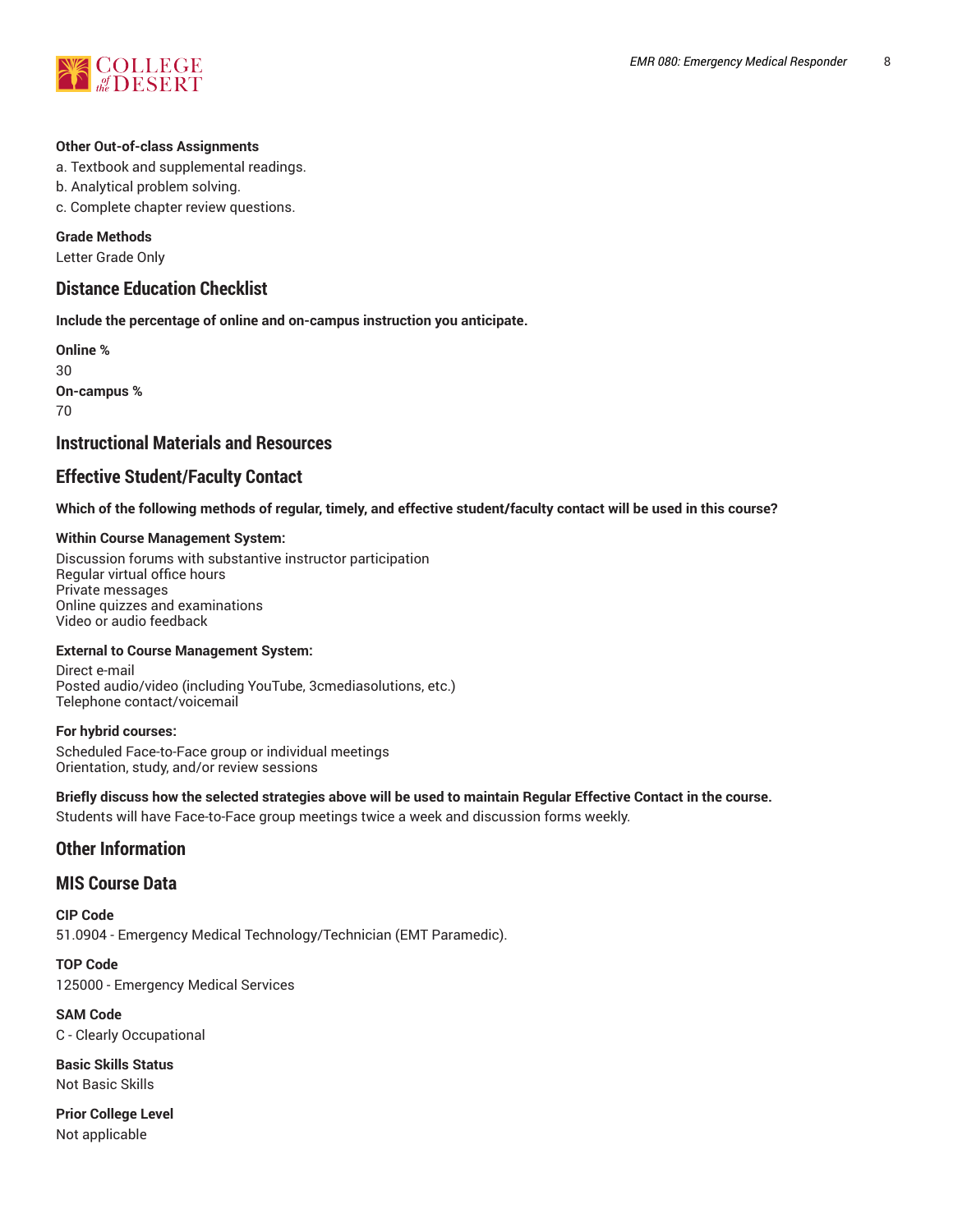

### **Cooperative Work Experience** Not a Coop Course

**Course Classification Status** Credit Course

**Approved Special Class** Not special class

**Noncredit Category** Not Applicable, Credit Course

**Funding Agency Category** Not Applicable

**Program Status** Program Applicable

**Transfer Status** Not transferable

**Allow Audit** No

**Repeatability** No

**Materials Fee** Yes

**Total Material Fees** \$12.50

**Itemized Material Fee List**

**Cost Per Item Total Cost Fee Description** \$12.50 American Heart Association (AHA) Basic Life Support (BLS) certification

Per Education Code section 76365 and Title 5 regulations, please describe how the required material(s) meets the following.

## **Required Material Description**

American Heart Association (AHA) Basic Life Support (BLS) certification

## **Tangible personal property?**

Yes

#### **Owned or controlled by the student?**

Yes

## **Solely available from the district?**

Students are required to take and successfully complete the American Heart Association (AHA) Basic Life Support (BLS) certification for course completion.

#### **Continuing value outside the classroom setting?**

Yes, BLS certificates are required for employment as an EMT.

#### **Additional Fees?**

No